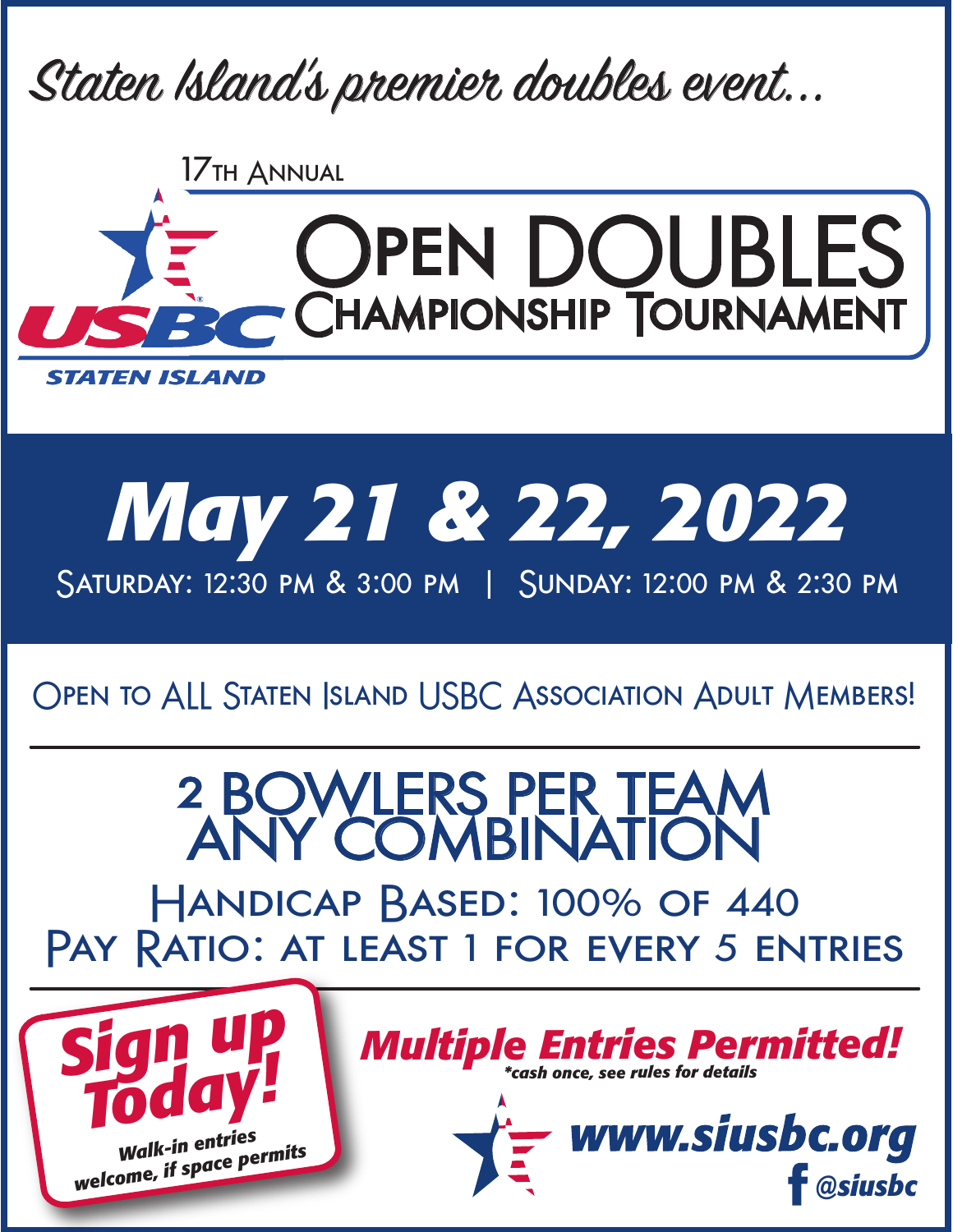# **STATEN ISLAND USBC ASSOCIATION 17TH ANNUAL ADULT OPEN DOUBLES CHAMPIONSHIP TOURNAMENT**

**Certified USBC Tournament**



## **Showplace Entertainment Center**

141 E Service Road, Staten Island, 10314

| Saturday Squads                                                | 1st Choice | 2nd<br>Choice |  | Sunday Squads         | 1st Choice | 2 <sub>nd</sub><br>Choice |  |  |
|----------------------------------------------------------------|------------|---------------|--|-----------------------|------------|---------------------------|--|--|
| May 21, 2022 12:30 PM                                          |            |               |  | May 22, 2022 12:00 PM |            |                           |  |  |
| May 21, 2022 3:00 PM                                           |            |               |  | May 22, 2022 2:30 PM  |            |                           |  |  |
| Place a check mark in the box next to the squad of your choice |            |               |  |                       |            |                           |  |  |

| <b>Open Doubles Championship</b> | <b>SIUSBC CARD#</b> | <b>AVERAGE</b><br>(See Rule #2) |
|----------------------------------|---------------------|---------------------------------|
| Bowler #1                        |                     |                                 |
| Address & Telephone #            |                     |                                 |
| Bowler #2                        |                     |                                 |
| Address & Telephone #            |                     |                                 |
|                                  | <b>TEAM AVERAGE</b> |                                 |

| *Captain's Signature                               | Address                                                         | Zip | Phone                |
|----------------------------------------------------|-----------------------------------------------------------------|-----|----------------------|
| Doubles Entry Fee: \$80 per team - \$40 per person |                                                                 |     |                      |
|                                                    | <b>MAKE CHECK PAYABLE TO: STATEN ISLAND USBC</b>                |     |                      |
| Mail entries to:                                   | <b>Staten Island USBC Association, Attention: Jim Episcopia</b> |     |                      |
| 1600 Hylan Blvd, Staten Island, NY 10305           |                                                                 |     | <b>STATEN ISLAND</b> |

**IF, AFTER BOWLING IN THE TOURNAMENT, AN IMPROPER AVERAGE IS FOUND TO HAVE BEEN SUBMITTED, THE BOWLERS SCORES MAY BE DISQUALIFIED AT THE DISCRETION OF THE TOURNAMENT COMMITTEE.**

**PRIZE FUND RATIO - MINIMUM ONE FOR EVERY FIVE ENTRIES**